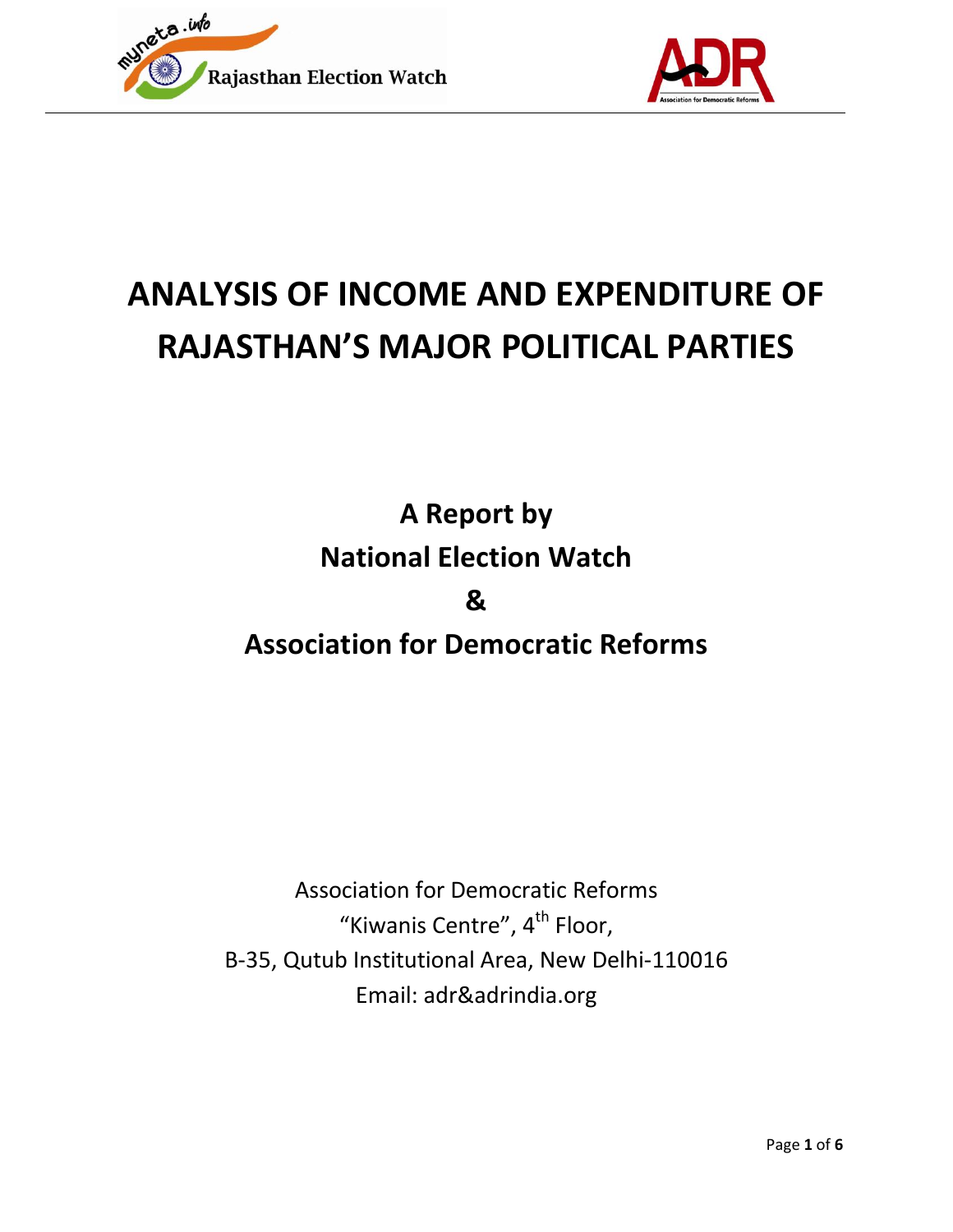



## **Analysis of Income and Expenditure of Rajasthan's Major Political Parties**

### **Executive Summary**

#### **Total Income of Political Parties:**

- o The total Income of political parties considered have been calculated from the income to the parties from various sources all over India as submitted in their Income Tax Returns.
- o INC has shown the highest income amongst the National Parties. Its total income for the 7 financial years is Rs 2,00,871.74 lakhs.
- o Total income of BJP between FY 2004-05 and FY 2010-11 is Rs 99,476.67 lakhs and that of BSP is Rs 48,428.51 lakhs
- $\circ$  Of the State parties, SP has shown the maximum income of Rs 27, 855.65 lakhs during the seven financial years followed by JD(U) with Rs 2667.81 lakhs

#### **Sources of Income:**

- o INC party has declared maximum income from Sale of Coupons (Rs 1,55,377.18 lakhs) providing 77.35% of the total income between F.Y. 2004-2005 & 2010-2011.
- $\circ$  Rajasthan Parties have Donations/Contributions as one of their 3 main sources of income INC Rs 27,250.48 lakhs, BJP – Rs 82,000.50 lakhs, BSP – Rs 30,731, CPM-Rs 17,546.15 lakhs, SP-Rs 21,266.84 lakhs and JDU-Rs 2600.59 lakhs.
- o Share of income from voluntary contribution for INC is 13.57%, BJP is 82.43%, BSP is 70.10%, CPM-42.05%, SP-76.35% and JDU-97.48%.

#### **Items of Expenditure:**

- o The maximum expenditure for INC has been towards Election expenses (Rs 92,506.40 lakhs) followed by expenses towards Aid to Other Expenses (Rs 17,116.47 lakhs) and travelling (Rs 10,749.25 lakhs)
- o The maximum expenditure of BJP has been towards Advertising & publicity (Rs 35,720.64 lakhs) followed by travelling (Rs 18,889.46 lakhs) and meeting (Rs 10,456.60 lakhs)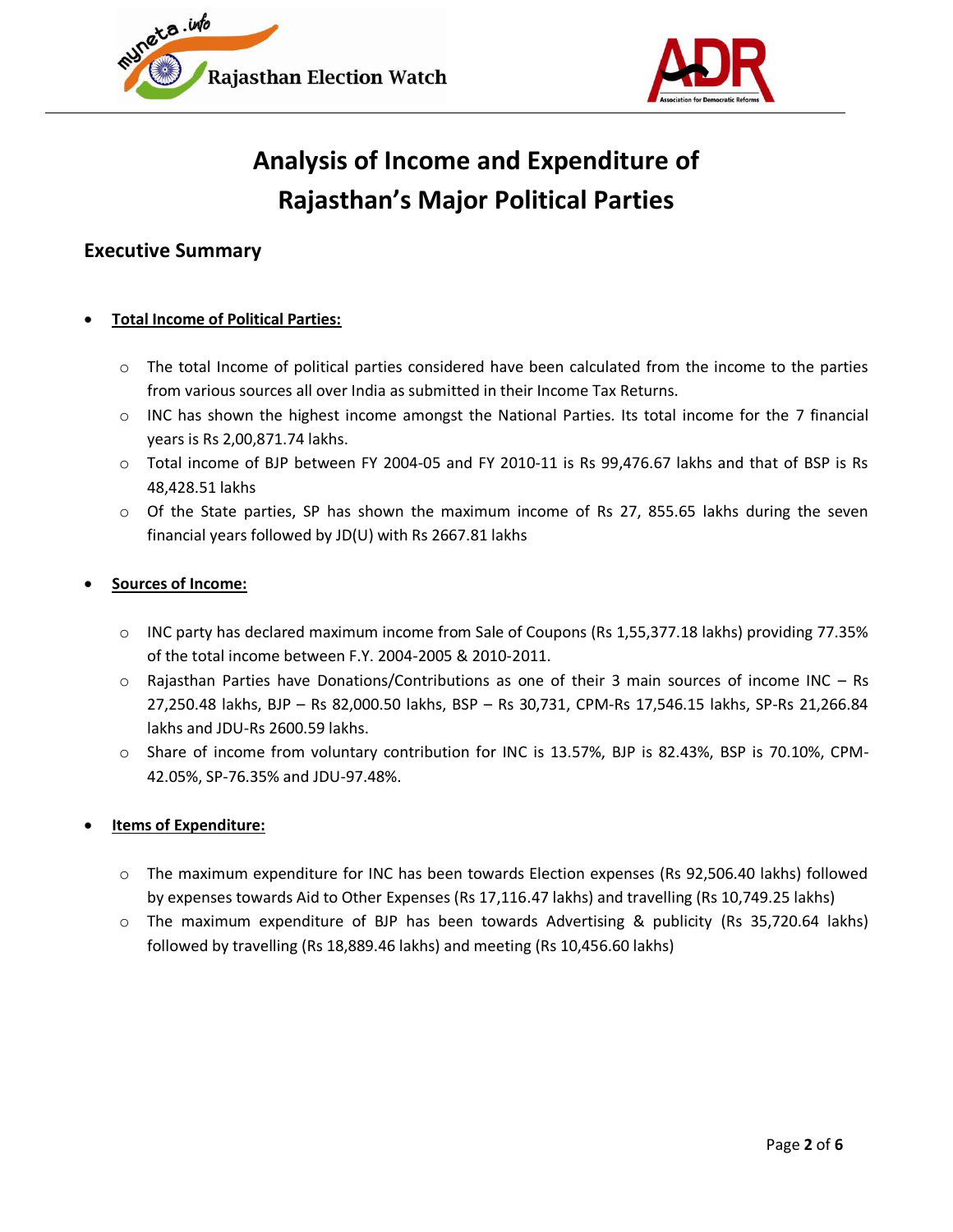



## **Analysis of Income and Expenditure of Rajasthan's Major Political Parties**

## **Importance of financial transparency**

Political parties act as a link between the citizens and the government and therefore it is a given that the parties must be accountable to the public at large. Political parties are the major stakeholders in a democracy and they seek to undertake activities that are in the interest of the general public. As per the records available with the Election Commission of India, there are 6 national parties and 46 recognized state parties in India. In addition to this, there are 1392 unrecognized parties in India.

Political parties have multiple sources of funding and thus accountability and transparency becomes all the more important. It is essential to have comprehensive and transparent accounting methods and systems which would reveal the true financial position of the parties.

Central Information Commission's order number CIC/AT/A/2007/01029 & 1263-1270, according to which public authorities (Income Tax Departments) holding Income Tax returns of political parties, were directed to make these returns available to the appellant (ADR). Association for Democratic Reforms (ADR) had obtained copies of the IT Returns and Assessment Orders of various political parties through the filing of RTI applications.

## **Total Income of Major Parties of Rajasthan (FY 2004-05 to FY 2010-11)**

- The total Income of political parties considered have been calculated from the income to the parties from various sources all over India as submitted in their Income Tax Returns.
- Major political parties from the State of Rajasthan are Indian National Congress (INC), Bharatiya Janata Party (BJP), Bahujan Samaj Party (BSP), Communist Party of India (Marxist) (CPM), Samajwadi Party and Janata Dal United (JDU).
- INC has shown the highest income amongst the National Parties. Its total income for the 7 financial years is Rs 2,00,871.74 lakhs.
- This followed by total income of BJP between FY 2004-05 and FY 2010-11 being Rs 99,476.67 lakhs and that of BSP being Rs 48,428.51 lakhs
- Of the State parties, SP has shown the maximum income of Rs 27, 855.65 lakhs during the seven financial years followed by JD(U) with Rs 2667.81 lakhs

|                                             | <b>Total Income (Rs. In Lakhs)</b> |                  |                  |                  |                  |                  |                  | <b>Total</b>      |
|---------------------------------------------|------------------------------------|------------------|------------------|------------------|------------------|------------------|------------------|-------------------|
| Party                                       | FY-2004-<br>2005                   | FY-2005-<br>2006 | FY-2006-<br>2007 | FY-2007-<br>2008 | FY-2008-<br>2009 | FY-2009-<br>2010 | FY-2010-<br>2011 | (Rs. In<br>Lakhs) |
| Indian National<br>Congress (INC)           | 22,207                             | 12.493           | 16,936           | 22,081           | 49,688           | 46.757.87        | 30,708.87        | 2,00,871.<br>74   |
| Bharatiya Janata Party<br>(BJP)             | 10.412                             | 3,834            | 8,249            | 12,378           | 22,002           | 25,800.75        | 16,800.92        | 99,476.67         |
| Bahujan Samaj Party<br>(BSP)                | 420.00                             | 976.00           | 4,588.67         | 6.974.00         | 18,202.00        | 5,697.50         | 11,570.34        | 48.428.51         |
| Communist Party of<br>India (Marxist) (CPM) | 3.988.00                           | 4.160.00         | 6.340.00         | 5.970.00         | 6.283.00         | 7.328.15         | 7.657.00         | 41.726.15         |
| Samajwadi Party (SP)                        | 2.854.00                           | 4.835.00         | 8,705.00         | 3,230.00         | 3,900.00         | 2,810.43         | 1,521.22         | 27,855.65         |
| Janata Dal United (JDU)                     | 50.95                              | 133.84           | 54.51            | 21.84            | 931.47           | 1,133.04         | 342.16           | 2,667.81          |

**Table: Total Income declared by Major Parties of Rajasthan in their (ITR) from FYs 2004-2005 to 2010-2011 from all over India**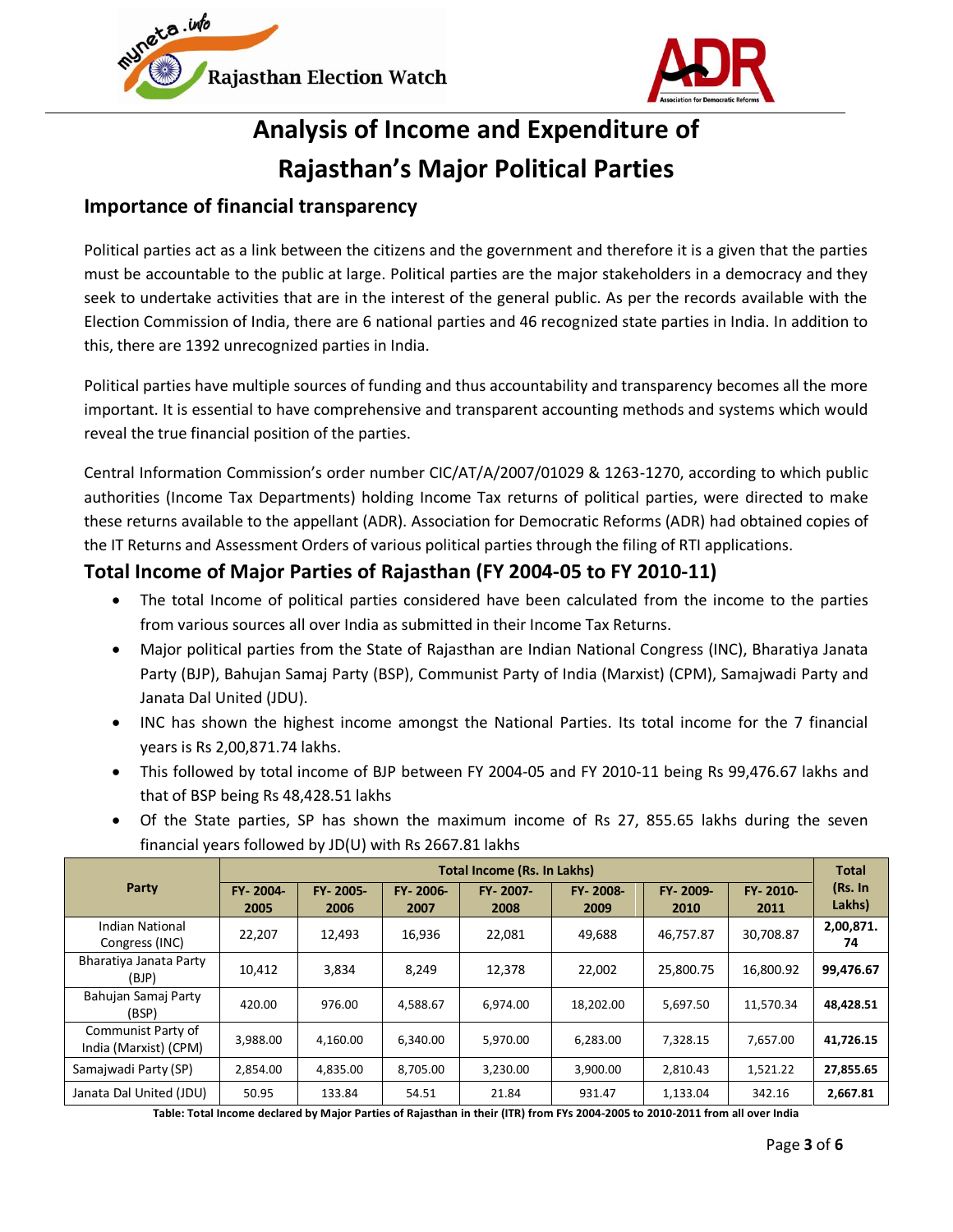



## **Top 3 sources of income of Political Parties of Rajasthan as declared in their IT returns (FY 2004-05 to FY 2010-11)**

- INC has declared maximum income from Sale of Coupons (Rs 1,55,377.18 lakhs) providing 77.35% of the total income between FY 2004-05 & 2010-11.
- BJP has declared maximum income from voluntary contributions (Rs 82,000.50 lakhs) proving for 82.43% of the total income to the party between FY 2004-05 and 2010-11
- Rajasthan Parties have Donations/Contributions as one of their 3 main sources of income INC Rs 27,250.48 lakhs, BJP – Rs 82,000.50 lakhs, BSP – Rs 30,731 lakhs, CPM-Rs 17,546.15 lakhs, SP-Rs 21,266.84 lakhs and JDU-Rs 2600.59 lakhs.
- Share of income from voluntary contribution for INC is 13.57%, BJP is 82.43%, BSP is 70.10%, CPM 42.05 %, SP - 76.35% and JDU - 97.48%.
- Interest collected is the also one of the highest sources of income for the parties: INC Rs 10,473.33 lakhs, BJP Rs 7,527.83 lakhs, BSP Rs 1,898.27 lakhs, SP Rs 5,350.11 lakhs, and JDU Rs 39.66 lakhs.

| Party                                                         | <b>Total Income</b> | FY 2004-05, 2005-06, 2006-07, 2007-08, 2008-09, 2009-10,<br>2010-11 (combined) | % share of donations        |                   |  |
|---------------------------------------------------------------|---------------------|--------------------------------------------------------------------------------|-----------------------------|-------------------|--|
|                                                               | (Rs. In Lakhs)      | <b>Top 3 Source of Income</b>                                                  | <b>Amount (Rs in Lakhs)</b> | from total income |  |
|                                                               | 2,00,871.74         | Sale of coupons                                                                | 1,55,377.18                 | 77.35%            |  |
| Indian National Congress (INC)                                |                     | Donations                                                                      | 27,250.48                   | 13.57%            |  |
|                                                               |                     | Interest                                                                       | 10,473.33                   | 5.21%             |  |
|                                                               | 99,476.67           | Voluntary contributions                                                        | 82,000.50                   | 82.43%            |  |
| Bharatiya Janata Party (BJP)                                  |                     | Interest                                                                       | 7,527.83                    | 7.57%             |  |
|                                                               |                     | Aajwan Sahayog Nidhi                                                           | 6,280.64                    | 6.31%             |  |
| Bahujan Samaj Party (BSP) )- FY-<br>2006-07 ITR not available | 43,839.84           | Contributions                                                                  | 30,731.00                   | 70.10%            |  |
|                                                               |                     | Membership                                                                     | 9,233.80                    | 21.06%            |  |
|                                                               |                     | Interest                                                                       | 1,898.27                    | 4.33%             |  |
|                                                               | 41,726.15           | Voluntary contributions                                                        | 17,546.15                   | 42.05%            |  |
| Communist Party of India<br>(Marxist) (CPM)                   |                     | Levy                                                                           | 15,698.98                   | 37.62%            |  |
|                                                               |                     | <b>Election Fund</b>                                                           | 4,834.92                    | 11.59%            |  |
|                                                               |                     | Donation                                                                       | 21,266.84                   | 76.35%            |  |
| Samajwadi Party (SP)                                          | 27,855.65           | Interest                                                                       | 5,350.11                    | 19.21%            |  |
|                                                               |                     | Membership fees                                                                | 1,177.18                    | 4.23%             |  |
|                                                               | 2,667.81            | Recepit from contribution Coupon<br>sales & Membership Fees                    | 2,600.59                    | 97.48%            |  |
| Janata Dal United (JDU)                                       |                     | <b>Interest from Bank</b>                                                      | 39.66                       | 1.49%             |  |
|                                                               |                     | Sale of Publications                                                           | 26.91                       | 1.01%             |  |

**Table: Top 3 sources of income of Major Parties of Rajasthan as declared in their (ITR) from FYs 2004-2005 to 2010-2011.**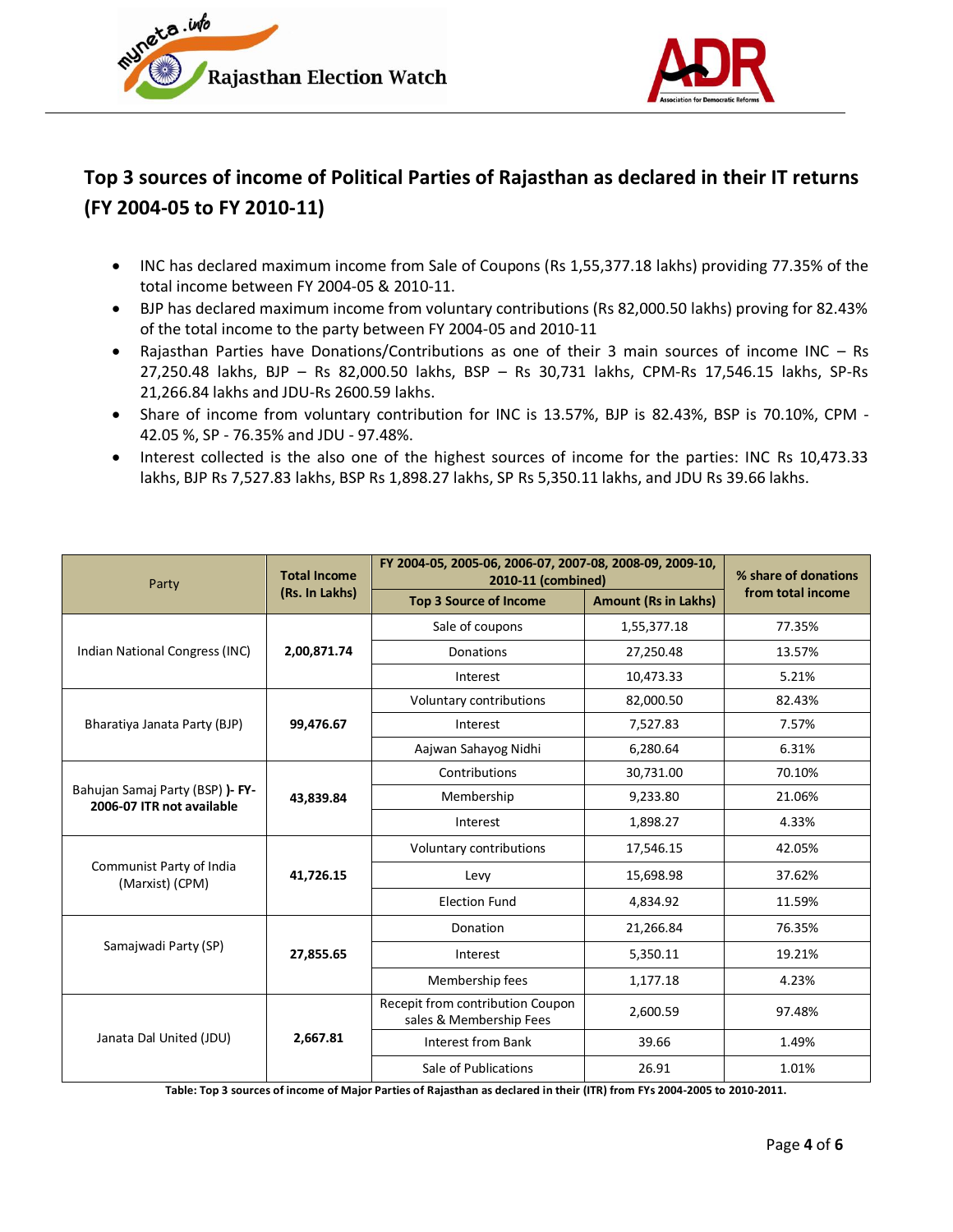



## **Top 3 items of expenditure of Political Parties of Rajasthan as declared in their IT Returns (FY 2004-05 to FY 2010-11)**

- The maximum expenditure for INC has been towards Election expenses (Rs 92,506.40 lakhs) followed by expenses towards Aid to Other Expenses (Rs 17,116.47 lakhs) and travelling (Rs 10,749.25 lakhs).
- The maximum expenditure of BJP has been towards Advertising & publicity (Rs 35,720.64 lakhs) followed by travelling (Rs 18,889.46 lakhs) and meeting (Rs 10,456.60 lakhs)
- Publicity Expenses (Rs 2,855.03 lakhs), Tours and Travels (Rs 833.03 lakhs) and Organisational expenses (Rs 610.15 lakhs) are the top three items of expenditure for the Nationalist Congress Party between FY 2004-05 and 2010-11
- Salaries is one of the three major expenses of CPM (Rs 6,587.81 lakhs) followed by Relief & Donation (Rs 4,491.91 lakhs) and meeting & conference (Rs 4,477.59 lakhs)
- The maximum expenditure for SP has been towards Travelling & conveyance (Rs 6,030.35 lakhs) followed by expenses towards Aid to Advertisement (Rs 3,361.93 lakhs) and Election (Rs 868.06 lakhs)
- It is seen from the percentage shares that INC has spent 55.74% on election expenses while BJP has spent 44.09% on advertising and publicity, BSP 32.69% on Publicity Expenses, CPM 21.91% on Salaries, SP 49.16% on Travelling & Conveyance, JDU 30.42% on Contribution to candidates/ Donation.

|                                                               | <b>Total</b>                     | FY 2004-05, 2005-06, 2006-07, 2007-08, 2008-<br>09, 2009-10, 2010-11 (combined) | % share of items<br>of expenditure |                        |
|---------------------------------------------------------------|----------------------------------|---------------------------------------------------------------------------------|------------------------------------|------------------------|
| Party                                                         | <b>Expenses (Rs</b><br>in Lakhs) | <b>Top 3 Items of Expenditure</b>                                               | <b>Amount (Rs in</b><br>Lakhs)     | from total<br>expenses |
|                                                               | 1,65,971.67                      | <b>Election Expenses</b>                                                        | 92,506.40                          | 55.74%                 |
| <b>Indian National Congress (INC)</b>                         |                                  | Aid to Other Expenses                                                           | 17,116.47                          | 10.31%                 |
|                                                               |                                  | Travelling & Lodging                                                            | 10,749.25                          | 6.48%                  |
|                                                               |                                  | Advertising & Publicity                                                         | 35,720.64                          | 44.09 %                |
| Bharatiya Janata Party (BJP)                                  | 81,025.12                        | <b>Travelling</b>                                                               | 18,889.46                          | 23.31 %                |
|                                                               |                                  | Meeting                                                                         | 10,456.60                          | 12.91%                 |
| Bahujan Samaj Party (BSP) )- FY-<br>2006-07 ITR not available | 8,732.72                         | <b>Publicity Expenses</b>                                                       | 2,855.03                           | 32.69%                 |
|                                                               |                                  | Tours and Travels                                                               | 833.03                             | 9.54%                  |
|                                                               |                                  | Organisational                                                                  | 610.15                             | 6.99%                  |
|                                                               | 30,069.93                        | <b>Salaries</b>                                                                 | 6,587.81                           | 21.91%                 |
| Communist Party of India<br>(Marxist) (CPM)                   |                                  | <b>Relief &amp; Donation</b>                                                    | 4,491.91                           | 14.94%                 |
|                                                               |                                  | Meeting & Conference                                                            | 4,477.59                           | 14.89%                 |
|                                                               | 12,267.87                        | Travelling & conveyance                                                         | 6,030.35                           | 49.16%                 |
| Samajwadi Party (SP)                                          |                                  | Advertisement                                                                   | 3,361.93                           | 27.40%                 |
|                                                               |                                  | Election                                                                        | 868.00                             | 7.08%                  |
|                                                               | 2,228.66                         | Contribution to candidates/<br>Donation                                         | 678.06                             | 30.42%                 |
| Janata Dal United (JDU)                                       |                                  | <b>Helicopter Hiring Charges</b>                                                | 581.35                             | 26.09%                 |
|                                                               |                                  | <b>Election Material</b>                                                        | 197.18                             | 8.85%                  |

**Table: Top 3 items of expenditure of Major Parties of Rajasthan declared in their (ITR) from FYs 2004-2005 to 2010-2011**